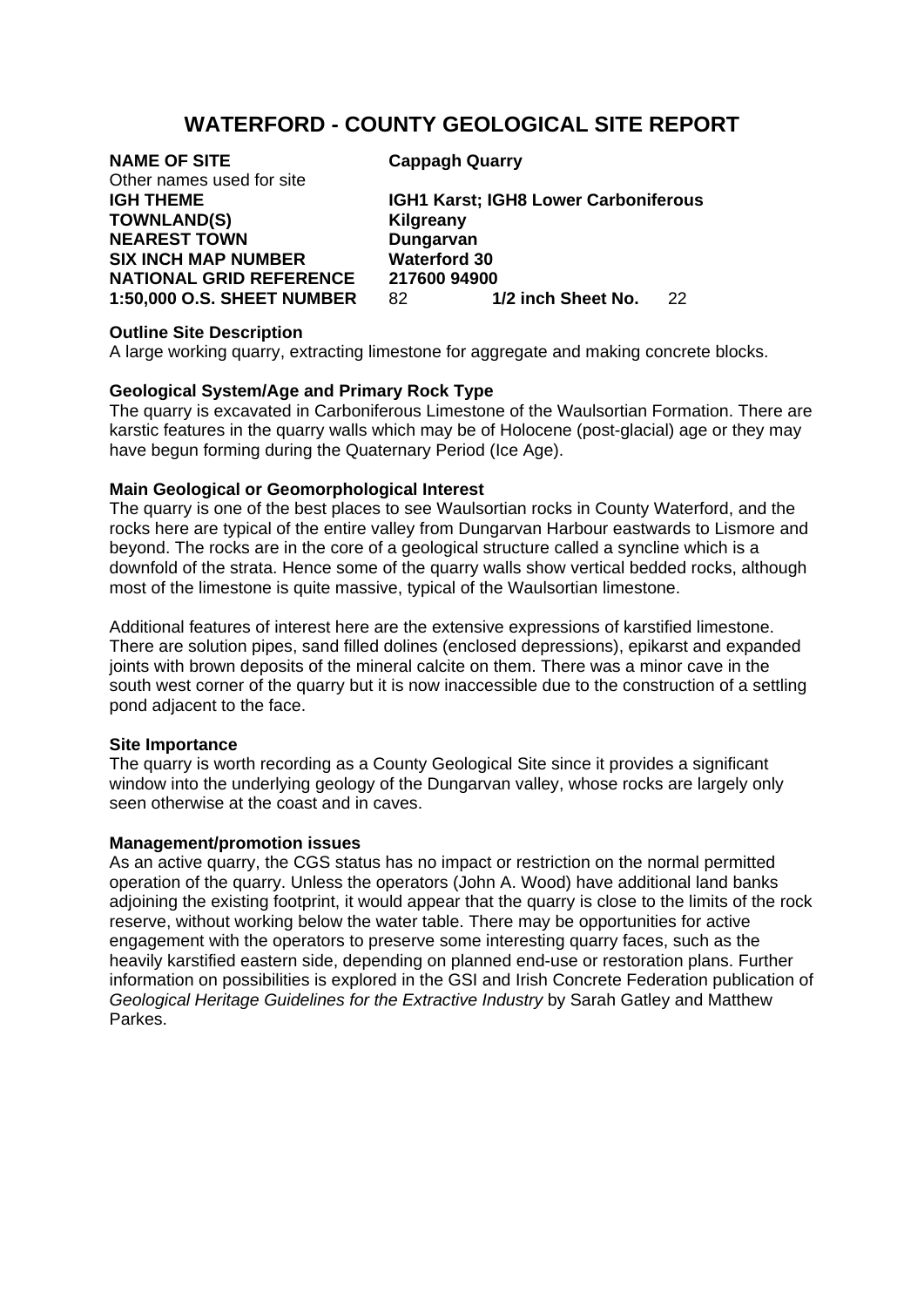

View of sand filled doline (enclosed depression) in eastern wall of Cappagh Quarry.



Near-vertical bedding in the Waulsortian limestone of western face of Cappagh Quarry.



 View of karstified limestone at northern face of quarry, showing epikarst – expanded joints and fractures in top few meters of limestone bedrock.